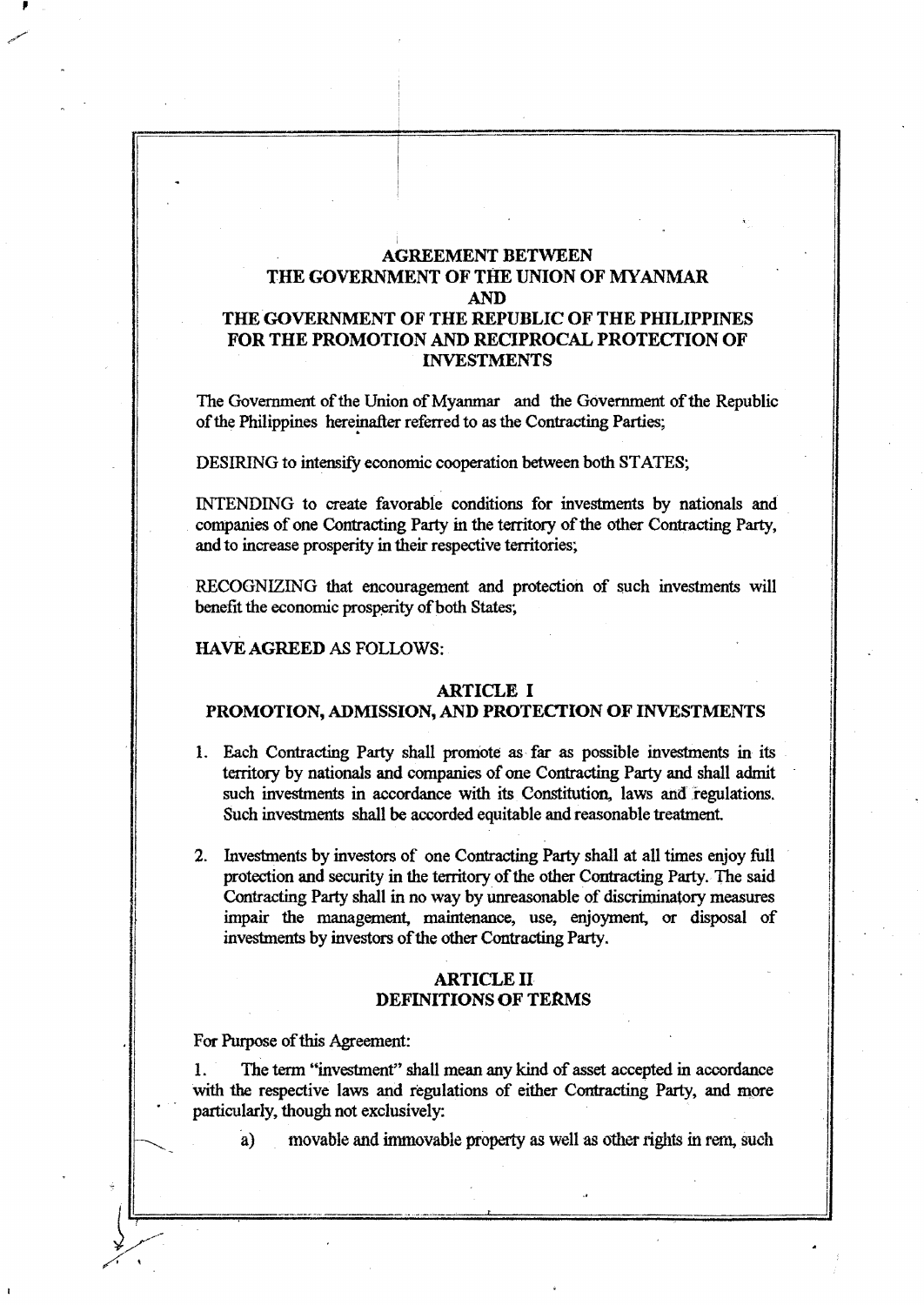2

as mortgages, liens, pledges, usufiucts and similar rights;

- b) shares of stocks and debentures of companies or interest in the property of such companies;
- c) claims to money utilized for the purpose of creating an economic value or to any performance having an economic value;
- d) copyrights, industrial property rights, technical processes, know-how, trademarks and trade names;
- e) business concessions conferred by law or under contract, including concessions to search for, extract or exploit natural resources.

Any admitted alteration of the fonn in which assets are invested shall not affect their classification as an investment.

- 2. The term "investors" shall mean:
	- a) . individuals who, with respect to the Republic of the Philippines, are citizens of the Philippines within the meaning of its Constitution, and *individuals who, with respect to the Union of Myanmar, are citizens* of the Union of Myanmar, within the meaning of its existing laws.
	- :b) with respect to both countries, legal entities, including companies, association of companies, trading corporate entities and other organizations that are incorporated or, in any event, are properly organized and actually doing business under the laws of the respective Party and have their headquarters in the territory of the respective Party where effective management is carried out.
- 3. The term ''territory'' shall mean:
	- a) with respect to the Republic of the Philippines, the national territory as defined in Article I of its 1987 Constitution;
	- b) with respect to the Union of Myanmar, *the land, sea and air space which constitute its territory, as has been recognized and existing under the laws of the Union of Myanmar.*
- 4. The term "nationals" shall mean:

 $\pmb{\mathfrak{q}}$ 

- a) with respect to the Republic of the Philippines, citizens of the Philippines within the meaning of Article IV of its Constitution.
- b) with respect to the Union of Myanmar, citizens of the Union of . Myanmar, within the meaning of its existing laws.
- 5. The term "companies" shall mean corporations, partnerships or other associations, incorporated or constituted and actually doing business under the laws in force in any part of the territory of that Contracting Party wherein a place of effective management is situated. Provided that any particular company may be excluded from the foregoing definition by

cum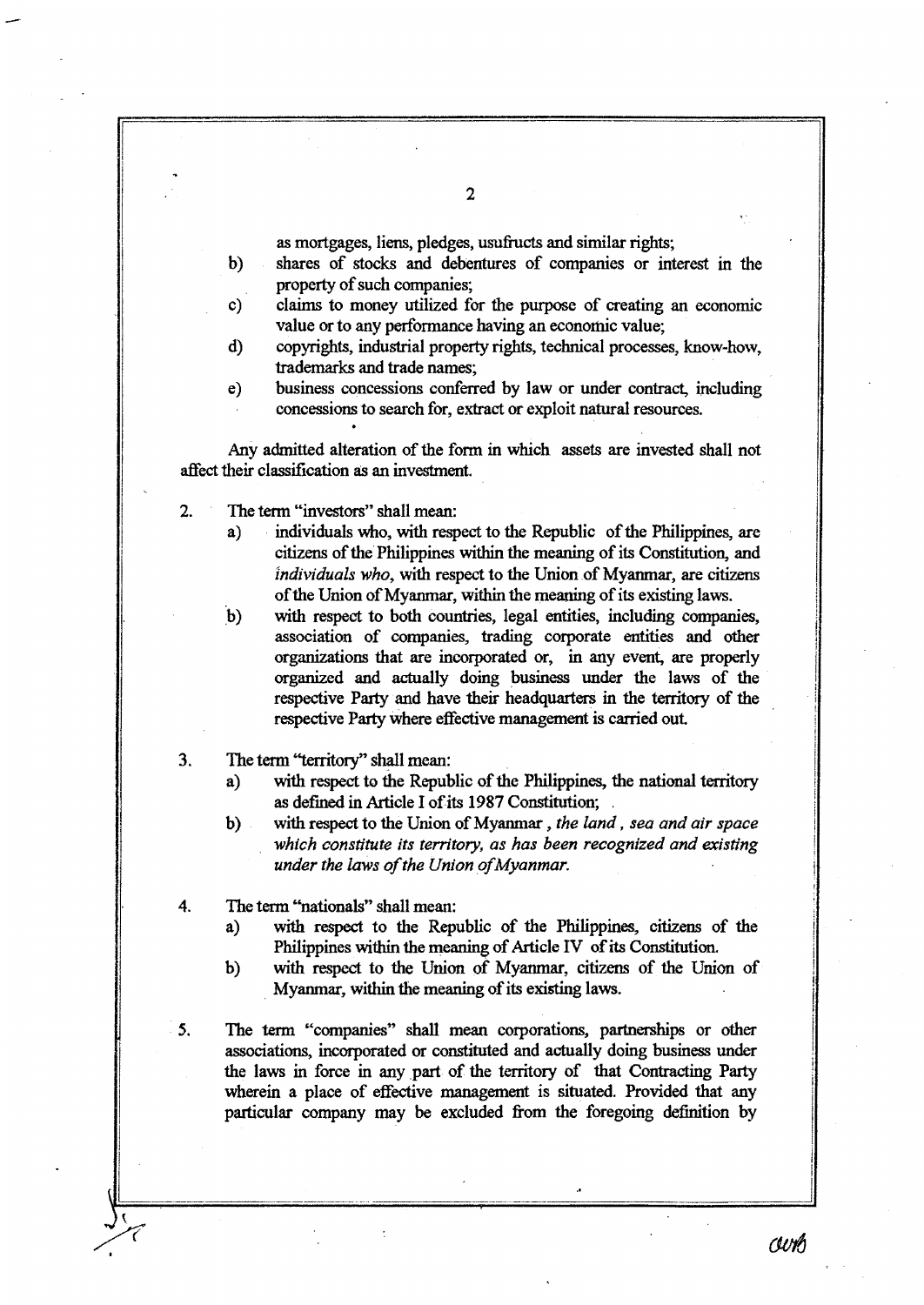mutual agreement between the Contracting Parties on the grounds of the need to maintain public order, to protect essential security interest· or to fulfill commitments relating to peace and security.

- 6. The tenn "returns" means the amount yielded by an investment for a definite period of time as profits, interest, capital gains, dividends, royalties, fees and other legitimate returns.
- 7. The term "market value" means the value of property immediately prior to the expropriation or immediately before it was publicly announced.

### **ARTICLE III** TREATMENT OF INVESTMENTS

- 1. Each Contracting Party shall in its territory accord investments of nationals or companies of the other Contracting Party treatment not less favorable than that which accords to investments or return of investments of nationals or companies of any third State.
- 2. Each Contracting Party shall in its territory accord the nationals or companies of the other Contracting Party, as regards management, maintenance, use, enjoyment, or disposal of their investments, treatment not less favorable than that which accords to nationals or companies of any third state.
- 3. The provisions of this Agreement relative to the grant of treatment not less favorable than that which accords to nationals or companies of' any third State shall not be construed as to oblige one Contracting Party to extend to the nationals or companies of the other benefit of any treatment, preference or privilege resuhing from:
	- a) any existing or future customs union, common market, free trade area, or regional economic organization or measures leading to the. formation of a customs union or free trade area of which either Contracting Party is or may become a member, or
	- b) any international agreement or arrangement relating wholly or mainly to taxation. •

#### ARTICLE IV EXPROPRIATION

I

I

I

r

 $\frac{\sqrt{1-\frac{1}{2}}}{\sqrt{1-\frac{1}{2}}}$ 

1. Each Contracting Party shall not take measures of expropriation, nationalization or dispossession, either direct or any measure equivalent thereto against investments belonging to nationals or companies of the other

'1

3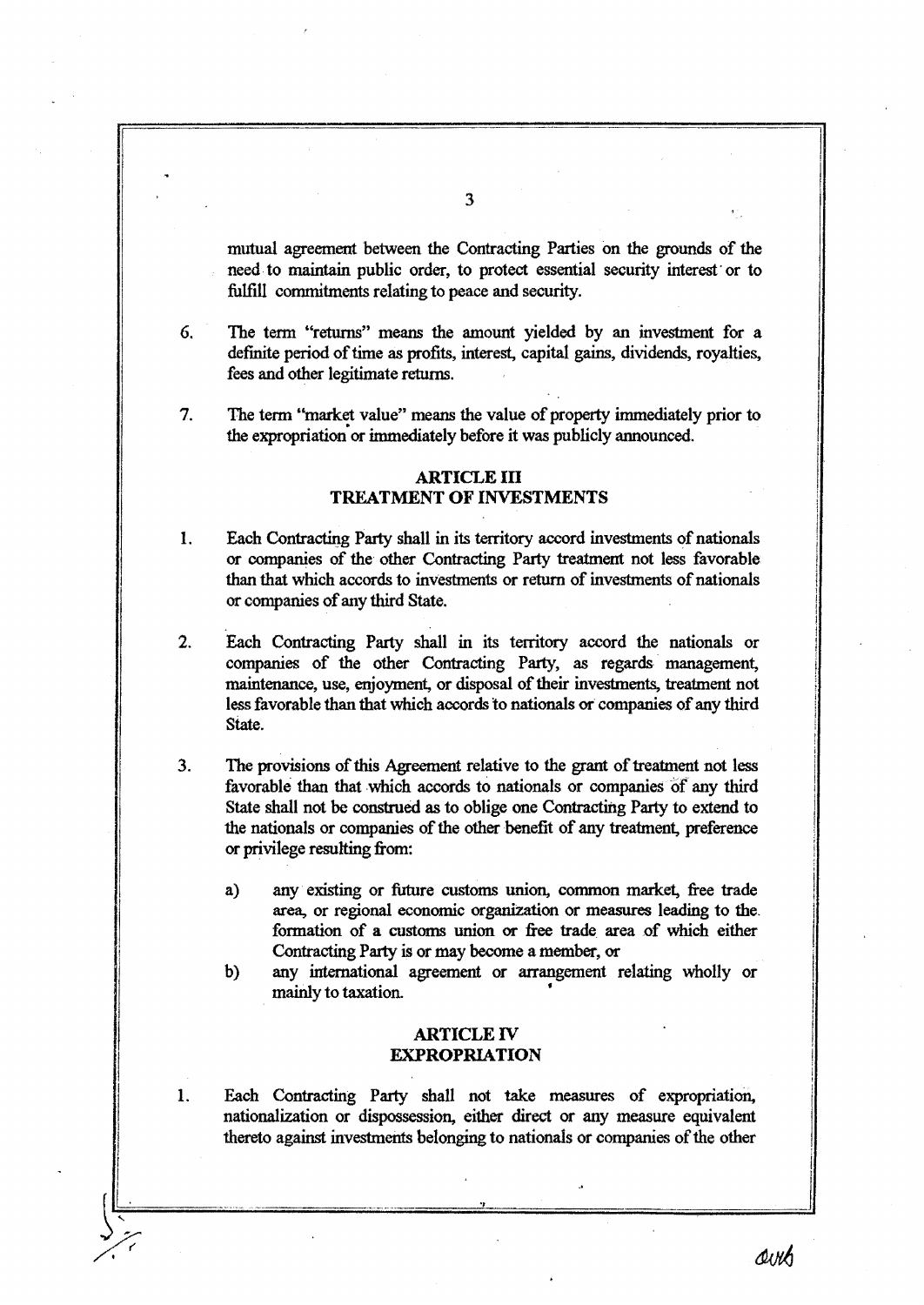4

Contracting Party, unless the measures are taken in the public interest, public use or in the interest of the national defense on a non-discriminatory basis and under due process of law and upon payment of just compensation.

2. Such compensation shall amount to the market value of the expropriated investment immediately before the impending expropriation becomes public knowledge. The compensation shall be made without undue delay, and shall be effectively realizable and freely transferable.

# ARTICLE V **COMPENSATION**

If a Contracting Party makes restitution, indemnification, compensation or other settlement for losses suffered owing to war, revolution, state of the nation emergency, revolt, insurrection, riot, or other armed conflicts in the territory of such Contracting Party, it shall accord to the nationals or companies of the other Contracting Party whose investments in the territory of the former have suffered such losses, treatment no less favorable than that which the Contracting Party shall accord to the nationals or companies of any third State. Resulting payments shall be freely transferable.

## **ARTICLE VI** . TRANSFERS

Each Contracting Party shall within the scope of its laws and regUlation, ensure the free transfer of investments, the returns thereof as well· as the total or partial liquidation of investments of nationals or companies of the other Contracting Party subject however, to the right of the fonner Contracting Party to impose equitably and in good faith such measures as may be necessary to safeguard the integrity and independence of its currency, its external financial position and balance of payments.

Transfers as stipUlated in Articles IV and V shall be made without undue delay, in accordance with their respective laws and regulations. Such transfers shall be made in freely convertible currency at the financial rate of exchange prevailing the time of remittance.

# ARTICLE VII **SUBROGATION**

i l

I

 $\vert$  $\mathbf{I}$ I

~~

.<br>سر

In case one Contracting Party has granted any issuance or guarantee agreement against non-commercial risks in respect of an investment made by its own investors in the territory of the other Party and has made payments to such investors under the guarantee, the other Party shall recognize the transfer of the economic rights of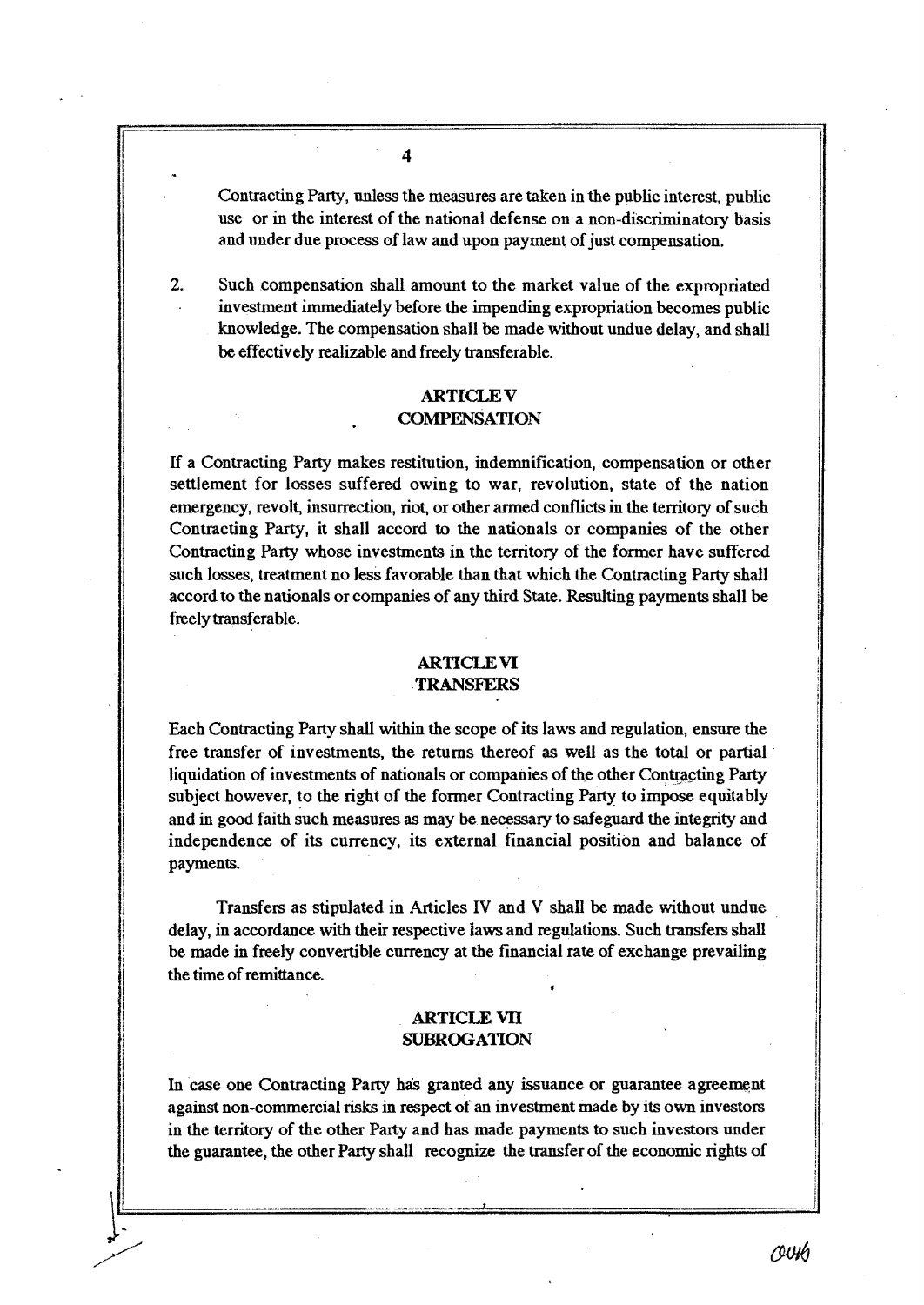the investors to the said Contracting Party. The subrogation will make it possible for one Contracting Party to receive payments for compensation that the investor would have been entitled to. This does not necessarily imply, however, a recognition on the part of the other Contracting Party of the merits of any case or the amount of any claim arising therefrom

In respect of property rights or any other rights derived from ownership of the investment, subrogation will take place after the legal requirements of the host Contracting Party of the investment have been met.

## **ARTICLEVIII CONSULTATION**

The Contracting Parties agree to consult each other at the request of either Party on any matters relating to investment between the two countries, or otherwise affecting implementation of this Agreement

#### **ARTICLEIX**

# SETTLEMENT OF DISPUTES BETWEEN A CONTRACflNG PARTY AND A NATIONAL OF ANOTHER CONTRACfING PARTY

- 1. All kinds of disputes or differences, including disputes over the amount of compensation for expropriation or similar measures, between a Contracting Party and a national or company of the other Contracting Party concerning an investment or return of investment of that national or company in the. territory of the other shall be settled amicably through negotiations.
- 2. If such disputes or differences cannot be settled according to the provisions of paragraph (1) of this Article within six months from the date of request for settlement, the national or company concerned may submit the dispute to:
	- a) the competent court of the Contracting Party for decision; or
	- b) An ad hoc *arbitral tribunal* in accordance with the Arbitration Rules of the United Nations Commission on International Trade Law (UNCITRAL)
- 3. Neither Contracting Party shall pursue through diplomatic channels any matter referred to arbitration until the proceedings have terminated and a Contracting Party has failed to abide by or to comply with the award rendered by the competent body referred to in paragraph 2 (b) of this Article.

5

 $\parallel$ J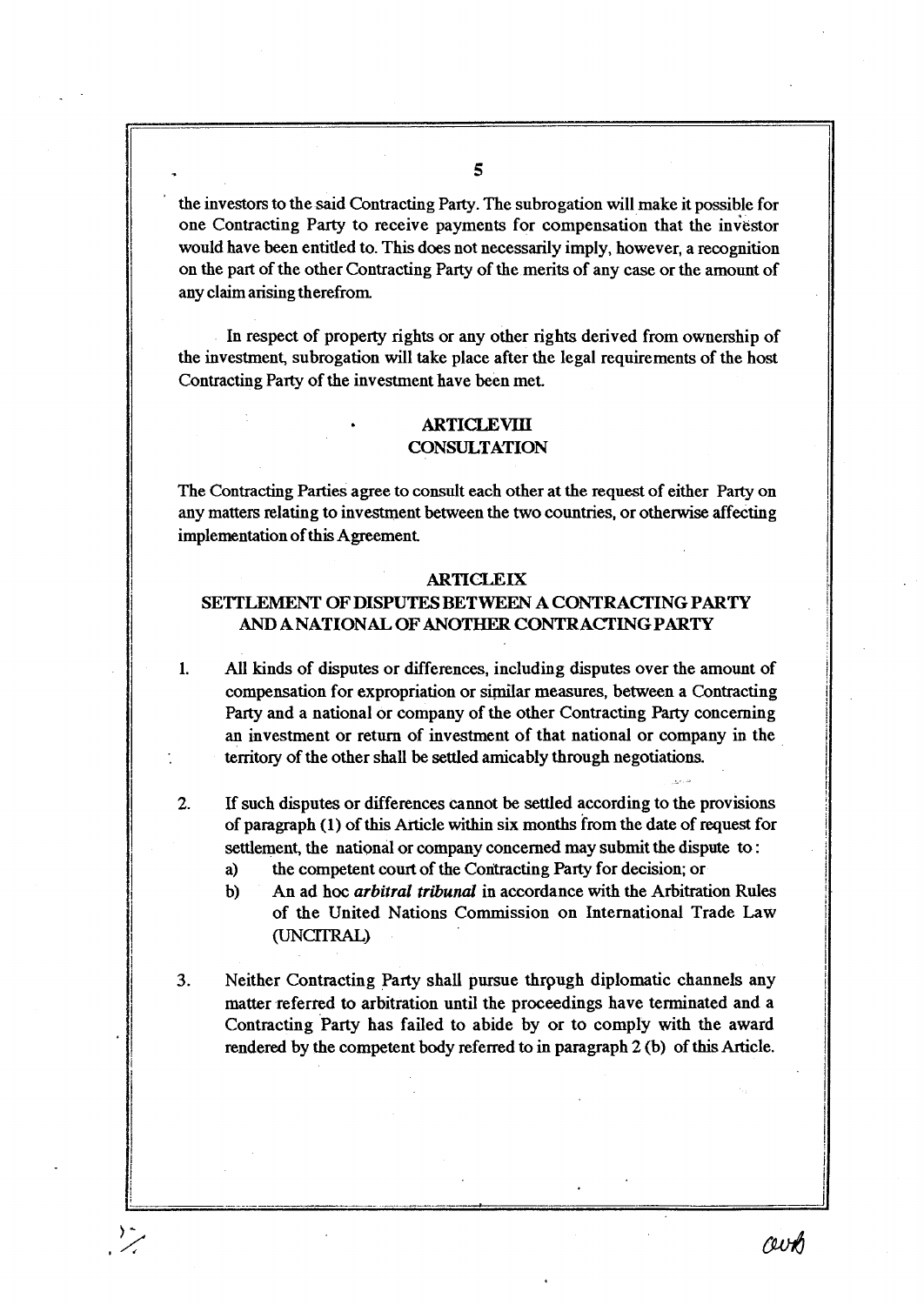# ARTICLE X

#### SETILEMENT OF DISPUTES BETWEEN CONTRACTING PARTIES

- 1. Disputes between the Contracting Parties concerning the interpretation and application of this Agreement shall be settled, as far as possible. through friendly consultations by both parties through diplomatic channels.
- 2. If such disputes cannot be settled within six months from date on which either Contracting Party informs in writing the other Contracting Party. the matter should be submitted for settlement to an ad hoc international arbitral tribunal.
- 3. The ad hoc international arbitral tribunal mentioned above shall be established as follows: The arbitral tribunal is composed of three arbitrators. Each Contracting Party shall appoint one arbitrator; the two arbitrators shall propose by mutual agreement the third arbitrator who is a national of the third State which has diplomatic relations with both Contracting Parties, and the third arbitrator shall be appointed as Chairman of the tribunal by both Contracting Parties.
- 4. If the appointments of the members of the Arbitral Tribunal are not made within a period of six months from the date of request for arbitration, either Contracting Party may. in the absence of any court arrangement, invite the President of the International Court of Justice to make the necessary appointments within three months. Should the President be a national of one Contracting Party or should he not.be able to perform this designation· because of other reasons, this task shall be entrusted to the Vice-President of the Court, or to the next senior Judge of the Court who is not a national of either Contracting Party.
- 5. The Arbitral Tribunal shall determine its own procedure. The Arbitral Tribunal shall decide its award by majority of votes. Such award is final and binding upon the Contracting Parties.
- 6. Each Contracting Party shall bear the cost of its own member of the panel and of its representative in the tribunal proceedings. The costs of the Chairman and remaining costs shall be borne in equal parts by the Contracting Parties..

#### **ARTICLEXI APPLICATION**

The provisions of this Agreement shall apply irrespective of the existence of diplomatic or consular relation between the two Contracting Parties.·

A MERENT

6